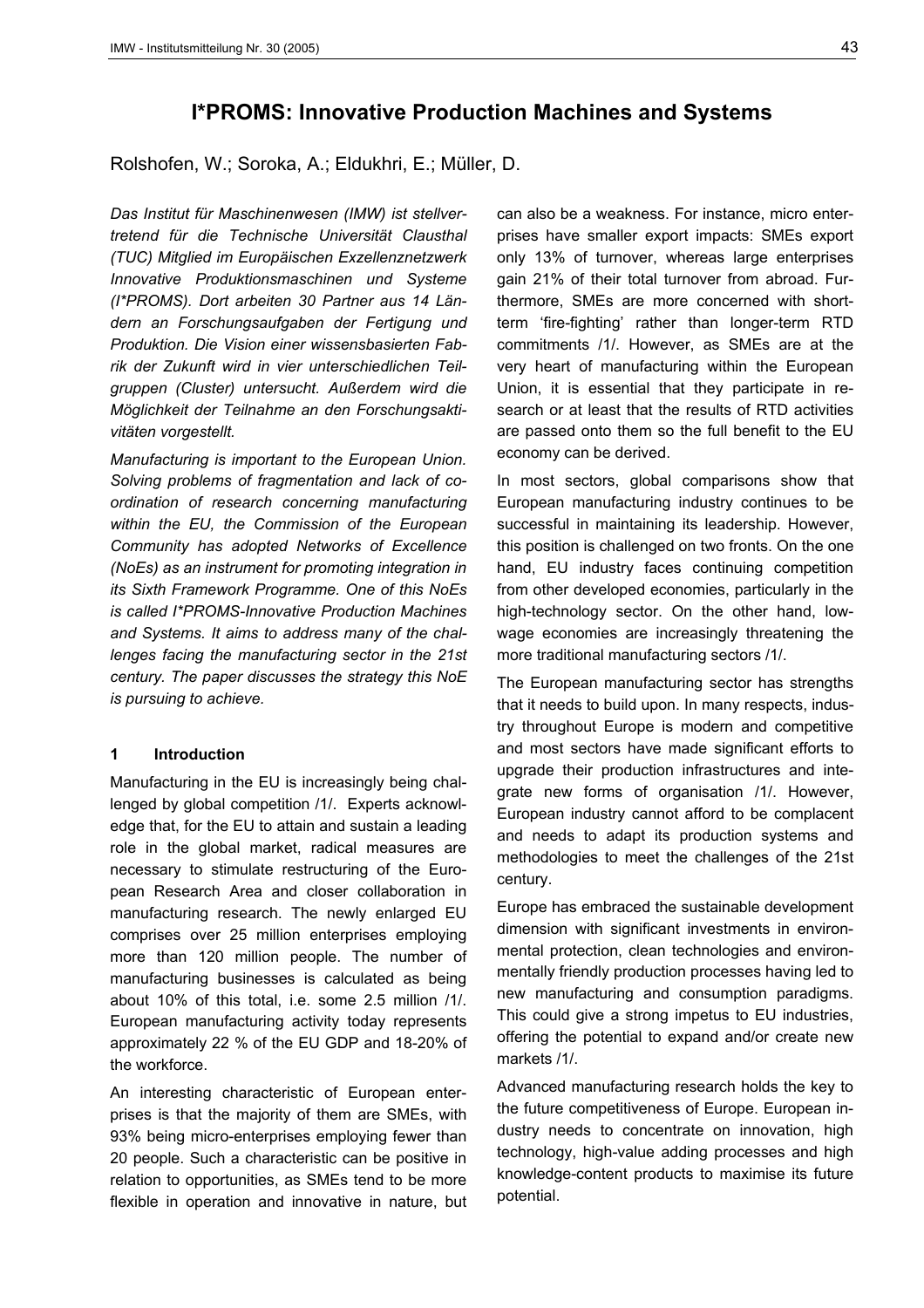However, research investment in the EU is considered to be too low. These raises many potential problems linked to the sustainable competitiveness of the European manufacturing sector in a complex and globalise environment /1/. Significant investment in relevant research would help to sustain not only competitiveness but also employment. Evidence of this comes from the Netherlands where, between 1994 and 1998, 8% of fast-expanding firms created 60% of employment growth  $\frac{2}{.}$ 

Research within the EU also has a tendency to be highly fragmented with research being conducted by thousands of organisations with little coordination and with duplication of resources and efforts. This is compounded by duplication of funding for research at regional, national and EU levels.

## **2 Networks of Excellence (NoE)**

Networks of Excellence (NoEs) are a new 'instrument' introduced to FP6 by the European Commission. NoEs are aimed primarily at overcoming fragmentation of European research. The main deliverable of a NoE is durable structuring and shaping of the way that research in Europe is carried out on particular topic /3/.

NoEs are designed to strengthen scientific and technological research excellence in particular subjects in a cost-effective way. Through integration, NoEs can eliminate duplication of efforts and maximise resource utilisation. This is to be achieved by assembling at the European level the critical mass of human and material capital needed to provide European leadership in the chosen spheres of activity. Central to a NoE is a joint work programme aimed principally at creating progressive and long-term integration of the research capacities of the network members. At the same time, the programme also includes joint research activities to advance the state-of-the-art in the particular field.

The sizes of NoEs can vary. However, they are all characterised by being virtual centres of excellence with strong governance. Their common driving factor is to pursue ambitious research objectives and mobilise the resources needed to achieve their targets and to meet the primary goal of integrating research within the European Union. In addition, part of their mission is also to spread excellence well beyond their own boundaries.

This paper outlines a Network as example of FP6 NoEs designed to help integrate research in advanced manufacturing in the EU. The Innovative Production Machines and Systems (I\*PROMS) NoE is an umbrella network covering the whole area of knowledge-based production technology and organisation, an area critical to manufacturing competitiveness.



**Fig. 1:** I\*PROMS and the Six Manufacturing Challenges /6/.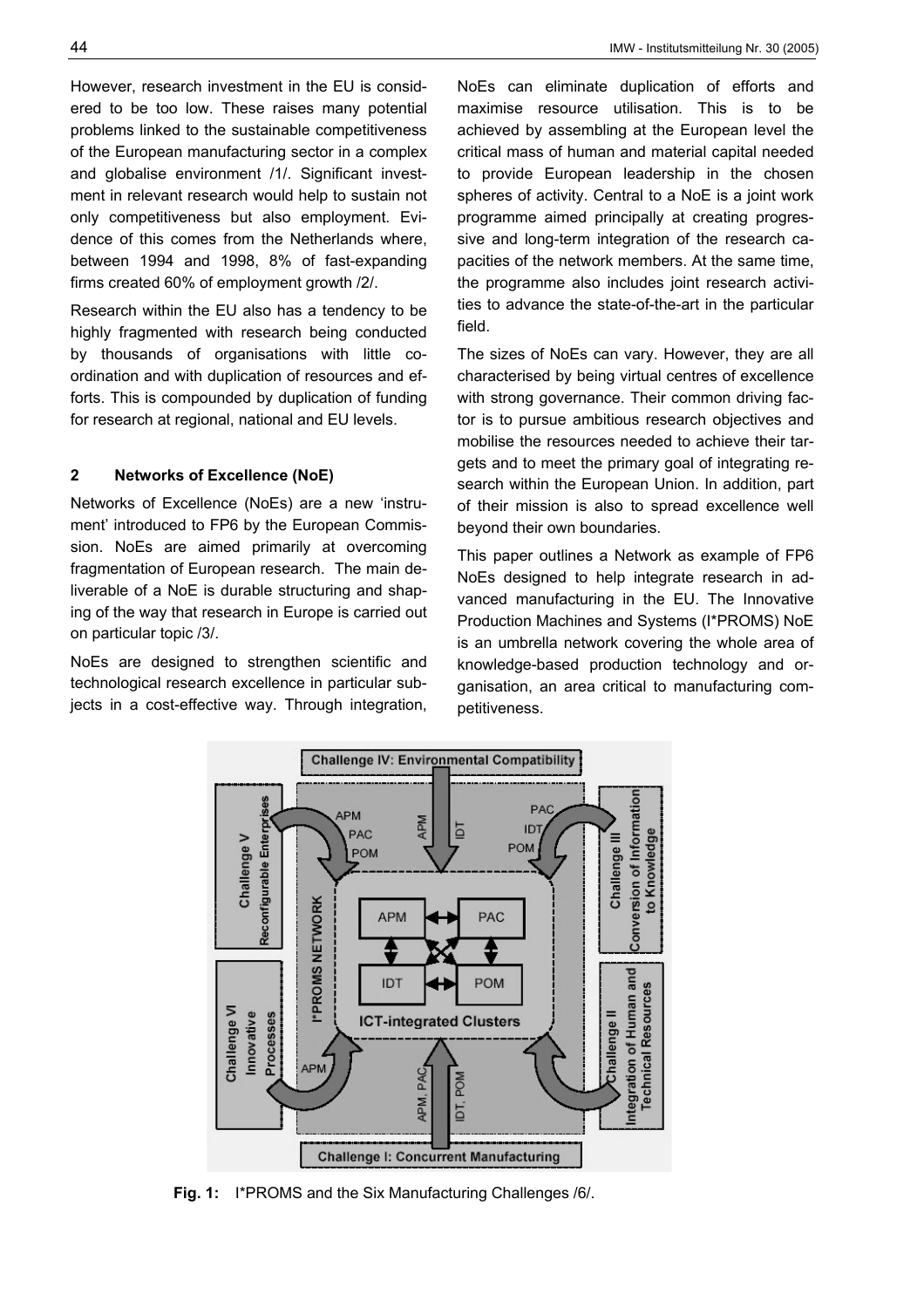## **3 Innovative Production Machines and Systems (I\*PROMS)**

I\*PROMS NoE integrates the activities of 30 likeminded research institutions and companies in the field of production research from 14 European countries. It seeks to achieve the goal of strengthening the European research base in the umbrella area of Innovative Production Machines and Systems. Like other FP6 NoEs, I\*PROMS focuses on integration but also includes joint research and dissemination activities to advance the re-search frontier in the area and spread excellence widely.

## **3.1 Research Challenges**

Addressing the NMP (Nanotechnologies and Nanosciences, Knowledge-based Multifunctional Materials and New Production Processes and Devices) thematic area /4/, I\*PROMS aims to facilitate the development of common concepts, tools and techniques enabling the creation and operation of flexible, re-configurable, fault-tolerant and eco- and user-friendly production systems that can react to changing customer needs, environmental requirements, design inputs and material, process and labour availability to manufacture high quality, costeffective products.

I\*PROMS will address the six 'Visionary Manufacturing Challenges for 2020' published by the National Academy of Sciences /5, 6, 7/, namely,

- Concurrent Manufacturing,
- Integration of Human and Technical Resources,
- Conversion of Information to Knowledge,
- Environmental Compatibility,
- Re-configurable Enterprises,
- Innovative Manufacturing Processes and Products.

Research on the above challenges will be pursued by four interconnected research clusters (s. Fig. 1): Advanced Production Machines (APM), Production Automation and Control (PAC), Innovative Design Technology (IDT) and Production Organisation and Management (POM).

The APM cluster is concerned with machines for processing new/nano/smart/high-performance materials, micro-manufacture machines, rapid manufacturing machines, and manufacturing robots. The PAC cluster includes self-adaptive control, flexible/re-configurable manufacturing, adaptive quality systems, agent-based distributed architectures, (machine) knowledge management, and humanmachine interaction. IDT relates to the designers of the factory and products of the future, designing the innovative, customisable, value-added products of the future, and the factory machines and systems required to produce them. POM represents the management of the factory of the future. It includes advanced process control, enterprise and manufacturing simulation, (human) knowledge management



**Fig. 2:** Core team from different expertise inside Europe.